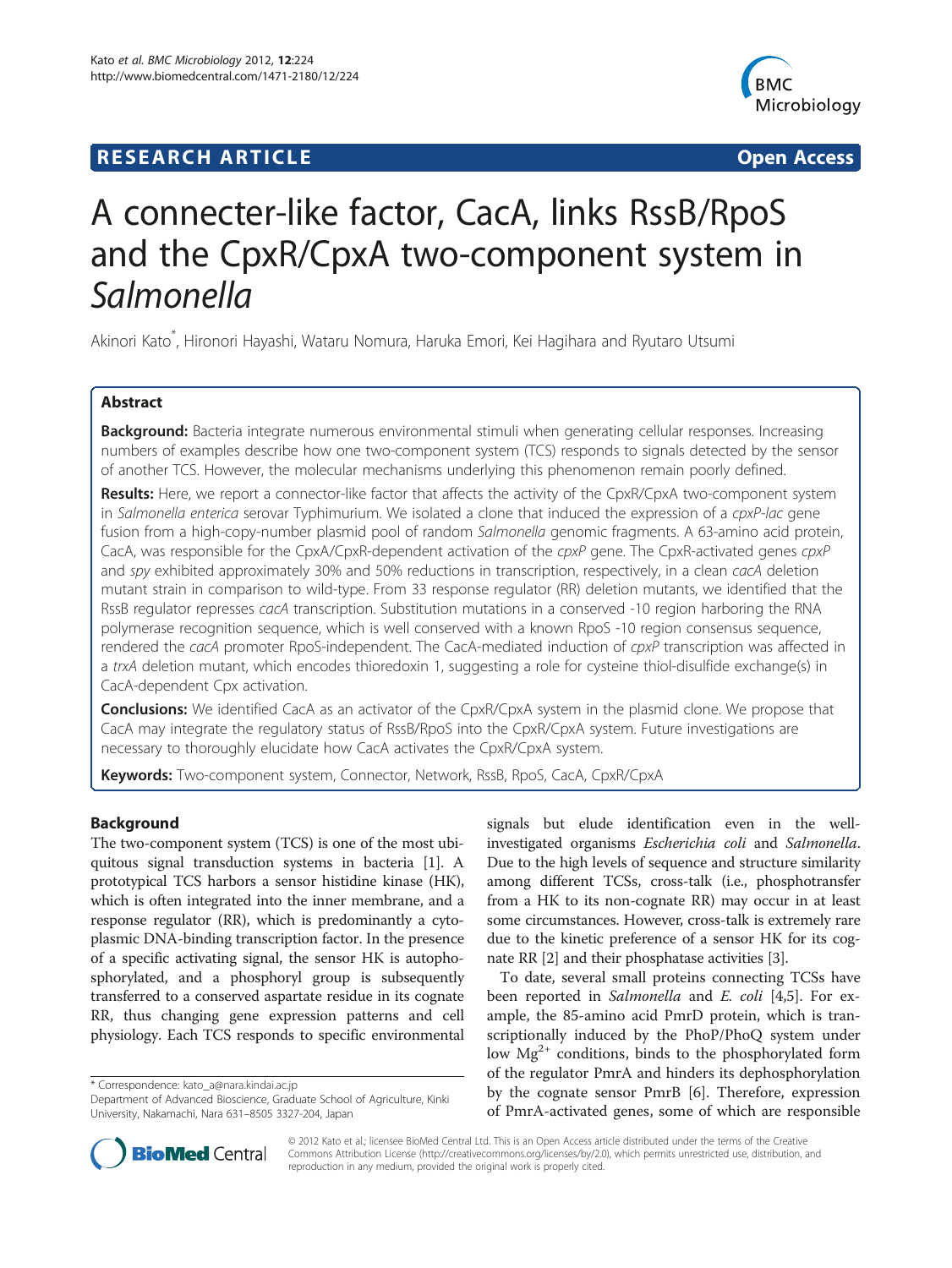for polymixin B resistance and iron resistance in Sal*monella*, is induced even in the absence of an  $Fe<sup>3+</sup>$  signal [[7\]](#page-10-0). The small anti-adapter proteins IraP and IraM, which promote the stability of the stationary phase sigma S factor (RpoS) of RNA polymerase by hindering an RR (RssB), are also transcriptionally activated by the PhoP/PhoQ system in response to low  $Mg^{2+}$  conditions in Salmonella [\[8](#page-10-0)] and E. coli [[9](#page-10-0)], respectively. In contrast to these cytosolic connectors, the small inner membrane proteins SafA (B1500) [\[10\]](#page-10-0) and MzrA [\[11](#page-10-0)] were identified as signal transducers between two TCSs by targeting downstream sensor HKs. SafA elicits a response from the PhoQ sensor to the PhoP regulator even under high  $Mg^{2+}$  conditions when the EvgS1 mutan protein [[12](#page-10-0)] induces the EvgA-activated safA gene constitutively [\[10](#page-10-0)]. Alternatively, MzrA interacts with the EnvZ sensor to control OmpR-regulated gene transcription when *mzrA* expression is induced in a constitutively activated CpxA\* mutant background [\[13\]](#page-10-0) in *E. coli*. The membrane peptide MgrB [\[14,15\]](#page-10-0), which corresponds to a single TCS, communicates the activation status of the PhoP regulator to its cognate sensor PhoQ in E. coli and Salmonella [[15\]](#page-10-0). In contrast, the unique membrane peptide PmrR mediates the feedback control of the PmrA/PmrB system indirectly in Salmonella [[16](#page-10-0)].

The CpxR/CpxA system regulates pilus assembly, adherence, and biofilm development in response to envelope stress and is required for host cell invasion in several species, including pathogenic E. coli and Salmonella [\[17\]](#page-10-0). The periplasmic chaperone CpxP binds to both the CpxA periplasmic domain and to certain misfolded proteins, which are degraded by the periplasmic protease DegP, therefore integrating information about their turnover status to the kinase activity of CpxA [\[18-20\]](#page-10-0). The outer membrane lipoprotein NlpE activates the CpxA protein upon its overexpression [\[21\]](#page-10-0) and is required for CpxA protein activation after adhering to hydrophobic surfaces [\[22\]](#page-10-0). Additional upstream components have been proposed to integrate other stresses in a process that is independent of the CpxP and NlpE pathways [[17,23](#page-10-0)]. For example, the CpxR/CpxA system confers a copper resistance phenotype even in CpxP and NlpE mutants [\[24\]](#page-10-0). Notably, nlpE (cutF) or STM0241) is a pseudogene in Salmonella [\[25](#page-10-0)].

Here, we aimed to identify candidate connector genes that may integrate the signals of other systems. We identified a small protein as a novel connector-like factor from screening high copy plasmid clones that could affect the CpxR/CpxA system status.

#### Results

# Identification of a plasmid clone that activates cpxP transcription

To conduct a genetic screen for novel connector proteins acting on the CpxR/CpxA system, we constructed

a strain harboring a cpxP-lac transcriptional fusion in Salmonella. The cpxP gene was chosen as a readout of the activation status of the CpxR/CpxA system because it is likely directly regulated exclusively by this system, unlike other CpxR-activated genes that are also controlled by envelope stress-responsive systems [\[26-28](#page-10-0)]. The *lacZY* genes were inserted after the *cpxP* stop codon to ensure that the CpxP protein retained the ability to repress the CpxR/CpxA system. Then, Salmonella chromosomal DNA was partially digested with Sau3AI and ligated with the high-copy-number plasmid pUC19 (digested with BamHI) to generate a DNA fragment library. Of approximately 10,000 cpxP-lac Salmonella transformants, a plasmid clone termed pWN1 yielded stable blue colonies on LB plates containing 5-bromo-4 chloro-3-indolyl-β-D-galactoside (X-gal) and ampicillin and was isolated four times. The blue color of the pWN1 strain was due to elevated cpxP-lac fusion expression. We demonstrated that this strain exhibit  $\sim$ 8fold higher β-galactosidase activity than the same strain harboring the vector control or the plasmid clone pUC19-R1 that was randomly selected during the screening as a negative control (Figure [1A\)](#page-2-0). Sequence analysis revealed that pWN1 harbors only the intact STM1852 open reading frame (ORF), which appeared to encode a 63-amino acid protein with no homology to any protein of known function, as well as the 3' region of STM1851 and the 5' region of pphA (Figure [1B\)](#page-2-0). Expression of STM1852 from tetracycline- (Figure [1C](#page-2-0)) or L-arabinose- (Figure [1D\)](#page-2-0) inducible promoters recapitulated the increase in the β-galactosidase activity observed in the cpxP-lac strain, supporting the hypothesis that STM1852 was affecting  $cpxP$  transcription in the pWN1 plasmid. Here, we named STM1852 "Cpx activating connector-like factor A", or CacA.

# CacA-mediated cpxP activation is dependent on the CpxR/CpxA system

The results described above demonstrated that cpxP transcription was induced when CacA was expressed from a high-copy-number plasmid or from a heterologous promoter in an inducer-dependent manner. Next, we compared the β-galactosidase activities of the  $cpxP$ *lac* fusion from *cpxR* and *cpxA* mutant strains harboring pBAD18-cacA to an isogenic  $cpxR+A^{+}$  strain containing the same plasmid (Figure [1D](#page-2-0)). We determined that CacA acts upstream of the CpxR/CpxA system because the activities of the  $cpxR$  and  $cpxA$  mutant strains expressing CacA were comparable to that of the isogenic  $\text{cpxR}^+A^+$  strain with vector (i.e., pBAD18) alone (Figure [1D](#page-2-0)). This was further supported by the observation that another CpxR-activated gene, spy, was induced by CacA protein overexpression (Figure [1C\)](#page-2-0). Moreover, CacA likely acts on the CpxR/CpxA system specifically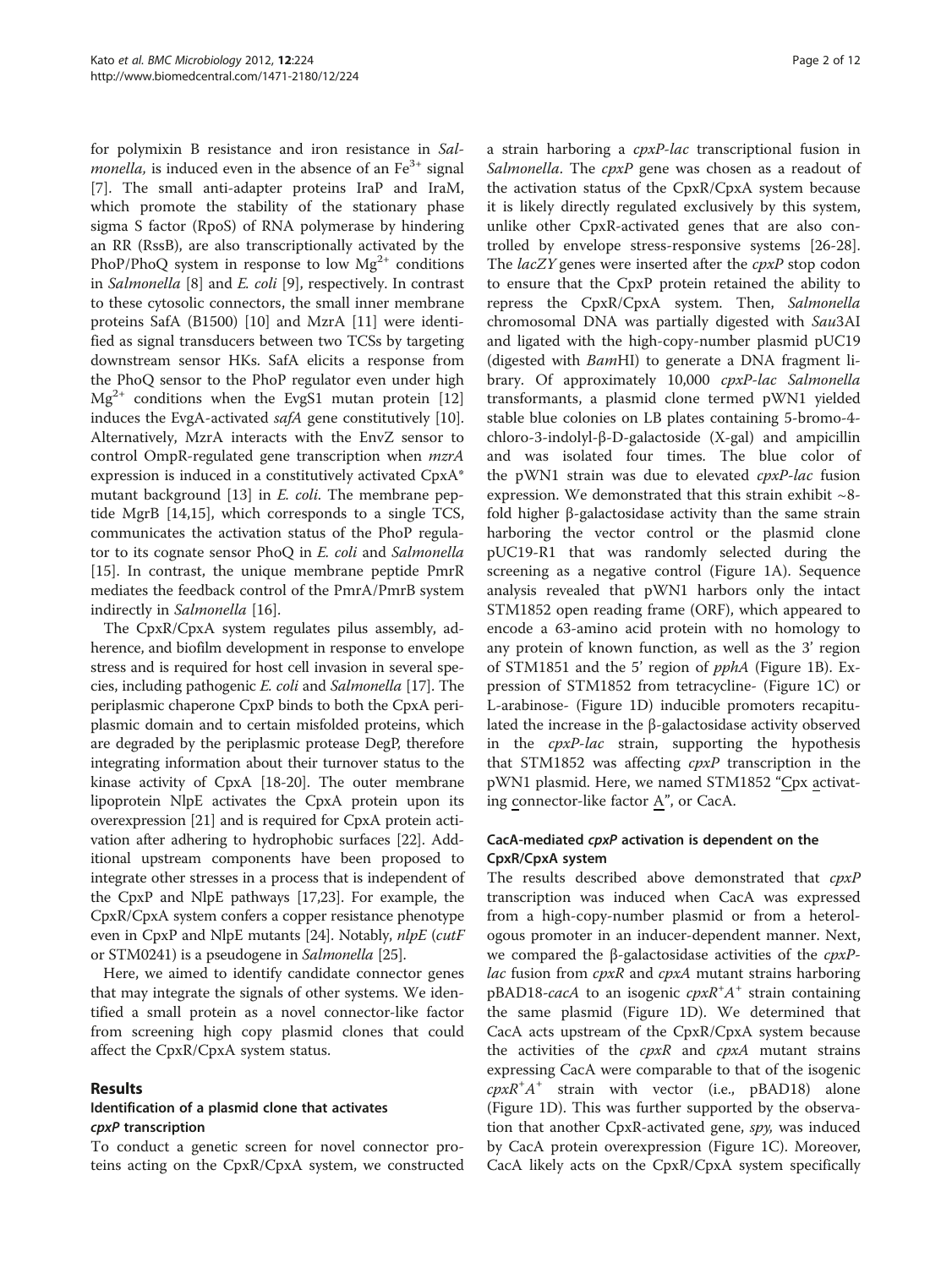<span id="page-2-0"></span>

bar. C. β-galactosidase activity from cpxP-lac or spy-lac transcriptional fusions in a wild-type (AK1052 or AK1053) strain harboring pASK or pASKcacA. Bacteria were grown for 2 h in LB in the presence of 0.2 μg/ml anhydrotetracycline (ATc) before β-galactosidase activity was measured (arbitrary units) as described [42]. The data correspond to the means of three independent experiments performed in duplicate, and the error bars represent standard deviations. **D.** β-galactosidase activity from a cpxP-lac transcriptional fusion in the wild-type strain (AK1052) harboring pBAD18 or pBAD18-cacA and the ΔcpxR mutant (AK1061) and ΔcpxA mutant (AK1062) strains harboring pBAD18-cacA. Bacteria were grown for 4 h in LB in the presence (+) or absence (−) of 5 mM L-arabinose before β-galactosidase activity was measured (Miller units). The data correspond to the means of two independent experiments performed in duplicate, and the error bars representstandardrepresent standard deviations. E. β-galactosidase activity from cpxP-lac or spy-lac transcriptional fusions in a wild-type strain (−; AK1052 or AK1053) and a ΔcacA mutant strain (AK1075 or AK1076). Bacteria were grown for 4 h in N-minimal medium, pH 7.7 with 10 μM Mg2+ before β-galactosidase activity was measured (arbitrary units) as described [42]. The data correspond to the means of three independent experiments performed in duplicate, and the error bars represent standard deviations. Single and double asterisks indicate p < 0.05 and p < 0.01, respectively, using an unpaired t test for analysis.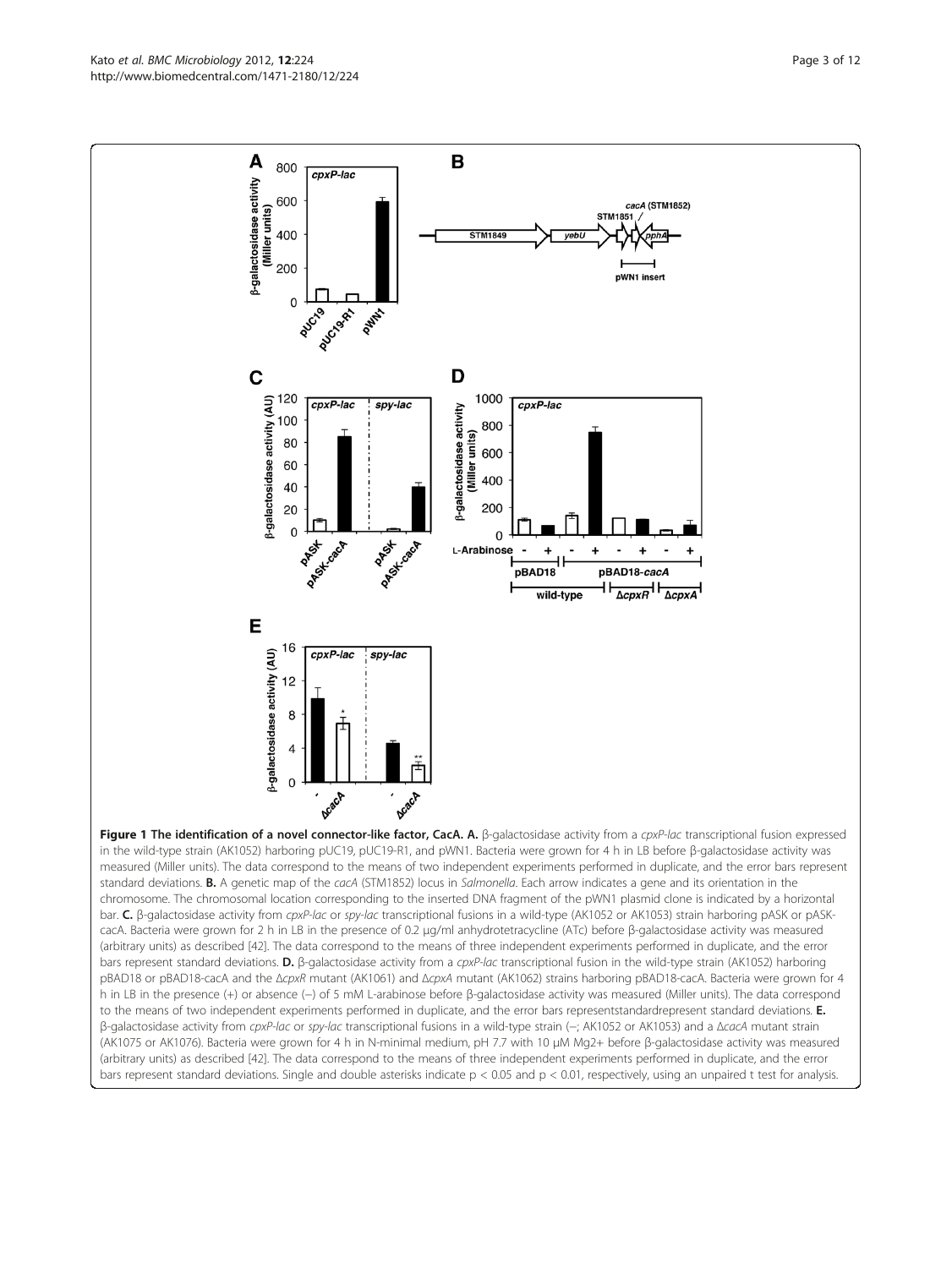<span id="page-3-0"></span>because expression of CacA did not affect genes under the direct control of other TCSs (data not shown).

# cacA transcription is activated by RpoS but repressed by RssB

Next, we asked whether the cacA gene might be regulated by an undefined upstream TCS. To examine candidate TCSs that could potentially affect cacA transcription, we constructed a strain with a cacA promoter-lac fusion 1 (i.e.,  $P_{cacA}$ -lac 1) at the *pgtP* locus on the *Salmonella* chromosome. Then, 33 RR mutant stocks were independently transduced into the  $P_{cacA}$ -lac 1 strain by phage P22. Whereas most RR mutants exerted minor or no effects on transcription from the cacA promoter (data not shown, Figure 2A), the  $rssB$  mutant exhibited a  $\sim$ 1.5-fold increase in cacA promoter activity (Figure 2A). Because RssB is the adaptor protein that recruits RpoS to the ClpXP protease, we examined the effect of a ΔrpoS mutant on transcription from the cacA promoter. As expected, the rpoS gene was required for cacA expression (Figures 2A and 2B). Consistent with these observations, an alignment of the cacA promoter regions from Salmonella and its related enteric species revealed a conserved sequence that is present in an RpoS-dependent consensus -10 region se-quence (CTAcacT from -13 to -7) [\[29](#page-10-0)] (Figure [3A](#page-4-0)).

Moreover, although the location of the predicted -10 region correlates well with a transcription start site (TSS) determined by a genome-scale precise mapping of TSSs that covered 78% of the Salmonella ORFs [\[30](#page-10-0)], no obvious typical -35 region sequence exists upstream of

the -10 nucleotides (Figure [3A](#page-4-0)). We mutated this -10 sequence from TC**CTACACT** to TC**GTACACT** (-14C/G), ACGTACACT (-16T/A-14C/G), or TCCTTCACA (-12A/T -8T/A) and analyzed their effects on cacA tran-scription (Figures [3B](#page-4-0) and [3C](#page-4-0)). In the  $ΔrpoS$  mutant, the βgalactosidase activity of the cacA promoter was approximately 1/3 of wild-type levels (Figure [3C\)](#page-4-0). However, the βgalactosidase activities from the cacA promoter containing -14C/G or -16T/A -14C/G substitutions were not affected by the  $\Delta rpoS$  mutation after 4 h of growth in LB, indicating that these substitution mutations rendered the cacA promoter RpoS-independent (Figure [3C](#page-4-0)). Conversely, when the essential nucleotides -12A and -8T of the canonical -10 region sequence, which permits recognition by both RpoD and RpoS, were mutated, cacA promoter activity was abolished independent of RpoS presence (Figure [3C\)](#page-4-0). Taken together, these results demonstrated that the activation of the cacA promoter is dependent on the -10 region sequence, which harbors an RpoS recognition site.

# Transcription of the CpxR-activated genes cpxP and spy is attenuated in a cacA mutant

Because RpoS activates cacA expression, we assessed whether a cacA deletion mutation would affect transcription of the CpxA/CpxR-dependent cpxP and spy genes in low  $Mg^{2+}$ , the conditions under which the PhoQ/PhoP-activated IraP prevents the RssB/ClpXPmediated degradation of RpoS, even at log phase [\[8\]](#page-10-0). We determined that CacA participates in CpxA/CpxR system activation because  $cpxP$  and  $spy$  expression levels



transcriptional fusion 1 in the wild-type (-; AK1056), ΔcpxR mutant (AK1063), phoP mutant (AK1064), ΔrssB mutant (AK1065), and ΔrpoS mutant (AK1066) strains. Bacteria were grown for 4 h in LB before β-galactosidase activity was measured (Miller units). The data correspond to the means of two independent experiments performed in duplicate, and the error bars represent standard deviations. B. β-galactosidase activity from PcacAlac transcriptional fusion 1 or 2 in a wild-type strain (-; AK1056 or AK1067) and a ΔrpoS mutant strain (AK1059 or AK1071). Note that the PcacA-lac 1 strain contains a DNA fragment encompassing the 3' region (80 bp) of STM1851 and the intergenic region (110 bp) between STM1851 and cacA, whereas the PcacA-lac 2 strain harbors only the intergenic region (110 bp) between STM1851 and cacA preceding the lacZ gene (See [Methods](#page-6-0)). Bacteria were grown for 4 h in LB before β-galactosidase activity was measured (arbitrary units) as described [42]. The data correspond to the means of three independent experiments performed in duplicate, and the error bars represent standard deviations. The data in the panels A and B were obtained using two different methods.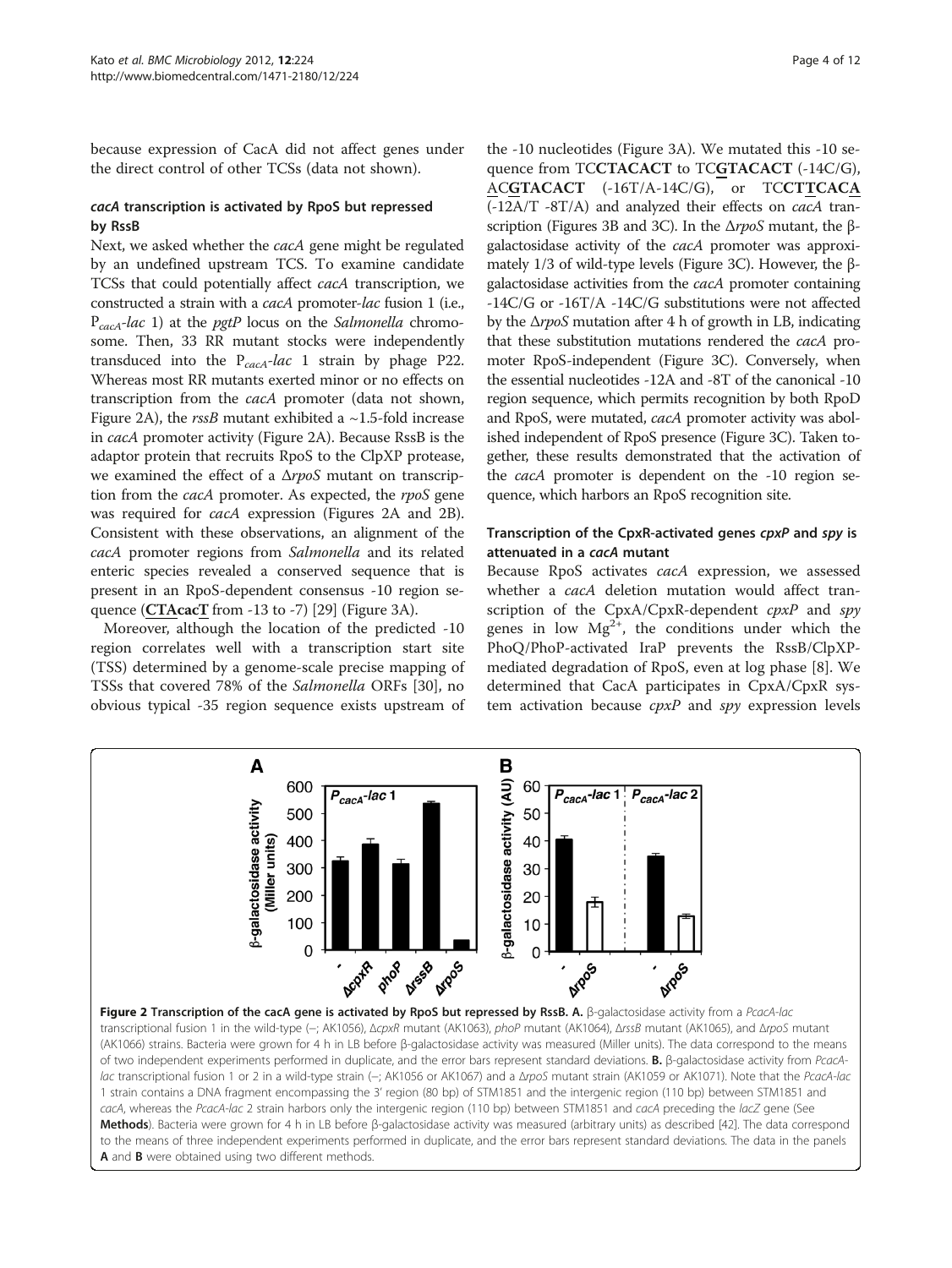<span id="page-4-0"></span>

were reduced by approximately 30% and 50%, respectively, in the cacA deletion mutant compared with wildtype (Figure [1E](#page-2-0)).

# Thioredoxin 1 is required for the CacA-mediated activation of the CpxR/CpxA system

Pull-down experiment of the Glutathione S Transferase (GST)-CacA fusion protein recovered the GroEL and thioredoxin 1 (TrxA) proteins, suggesting that they interact directly with CacA (data not shown). Because GroEL has been shown to associate with proteins that are overexpressed, we did not investigate its role further. Instead, we focused on the effect of TrxA on the CacA-

mediated activation of the CpxR/CpxA system because CacA orthologs contain four conserved cysteine residues (Figure [4A](#page-5-0)) and because TrxA catalyzes thiol disulfide redox reactions in a variety of substrate proteins [\[31](#page-10-0)]. We investigated TrxC, another thioredoxin, and TrxB, which participates in the regeneration of reduced TrxA and TrxC [\[31\]](#page-10-0), as controls. Whereas mutations in trxA, trxB, and trxC did not affect cpxP transcription in strains harboring vector alone, the trxA mutant expressing CacA significantly decreased the levels of  $\mathit{cpxP}$  transcription compared to wild-type expressing CacA (Figure [4B](#page-5-0)). These results indicate that TrxA is required for the CacA-mediated activation of the CpxR/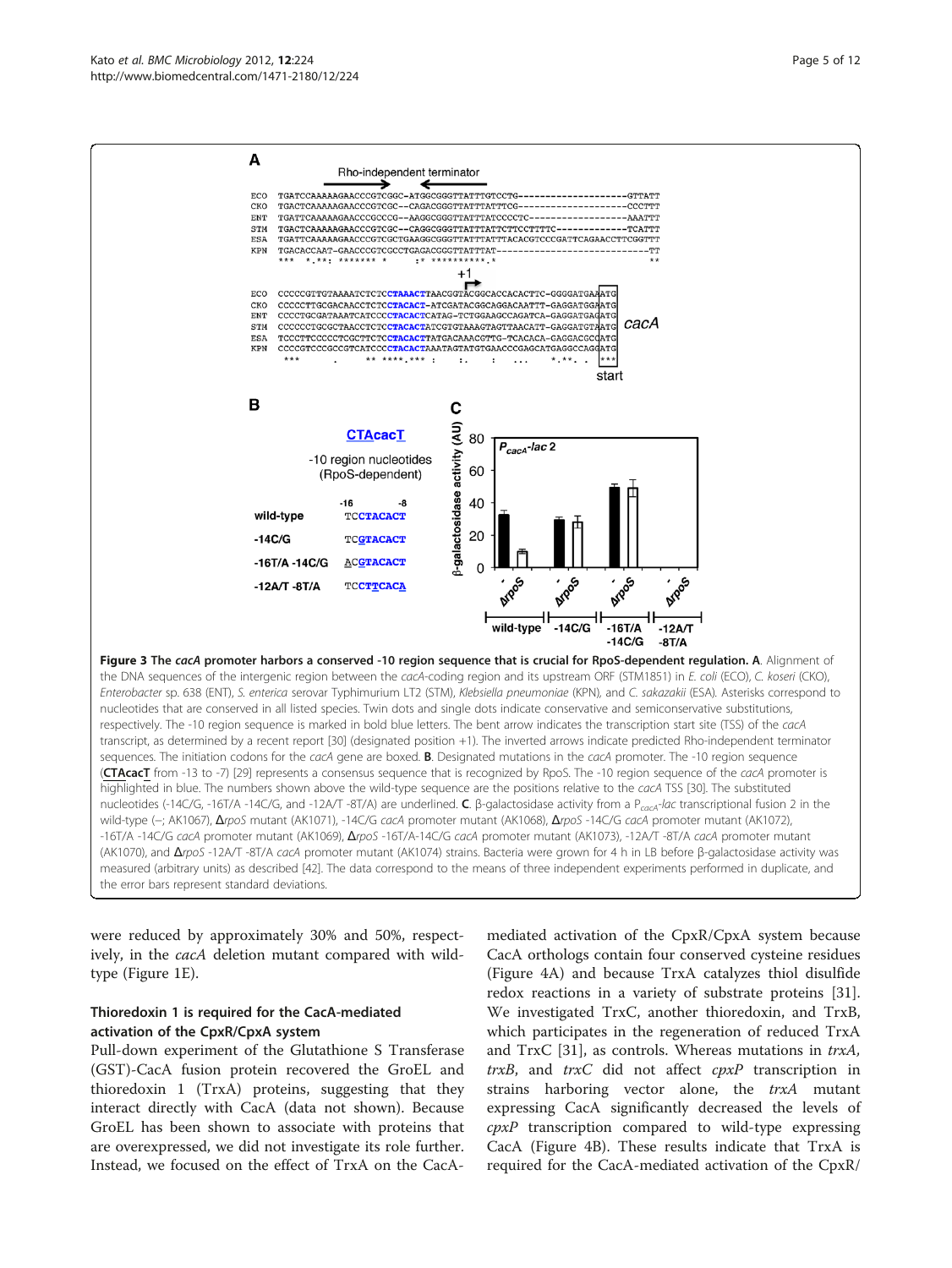<span id="page-5-0"></span>

ΔtrxB mutant (AK1081), and ΔtrxC mutant (AK1082) strains harboring plasmids pASK or pASK-cacA. Bacteria were grown for 2 h in LB in the presence of 0.2 μg/ml ATc before β-galactosidase activity was measured (arbitrary units) as described [\[42\]](#page-11-0). The data correspond to the means of three independent experiments performed in duplicate, and the error bars represent standard deviations.



CacA-mediated Cpx induction.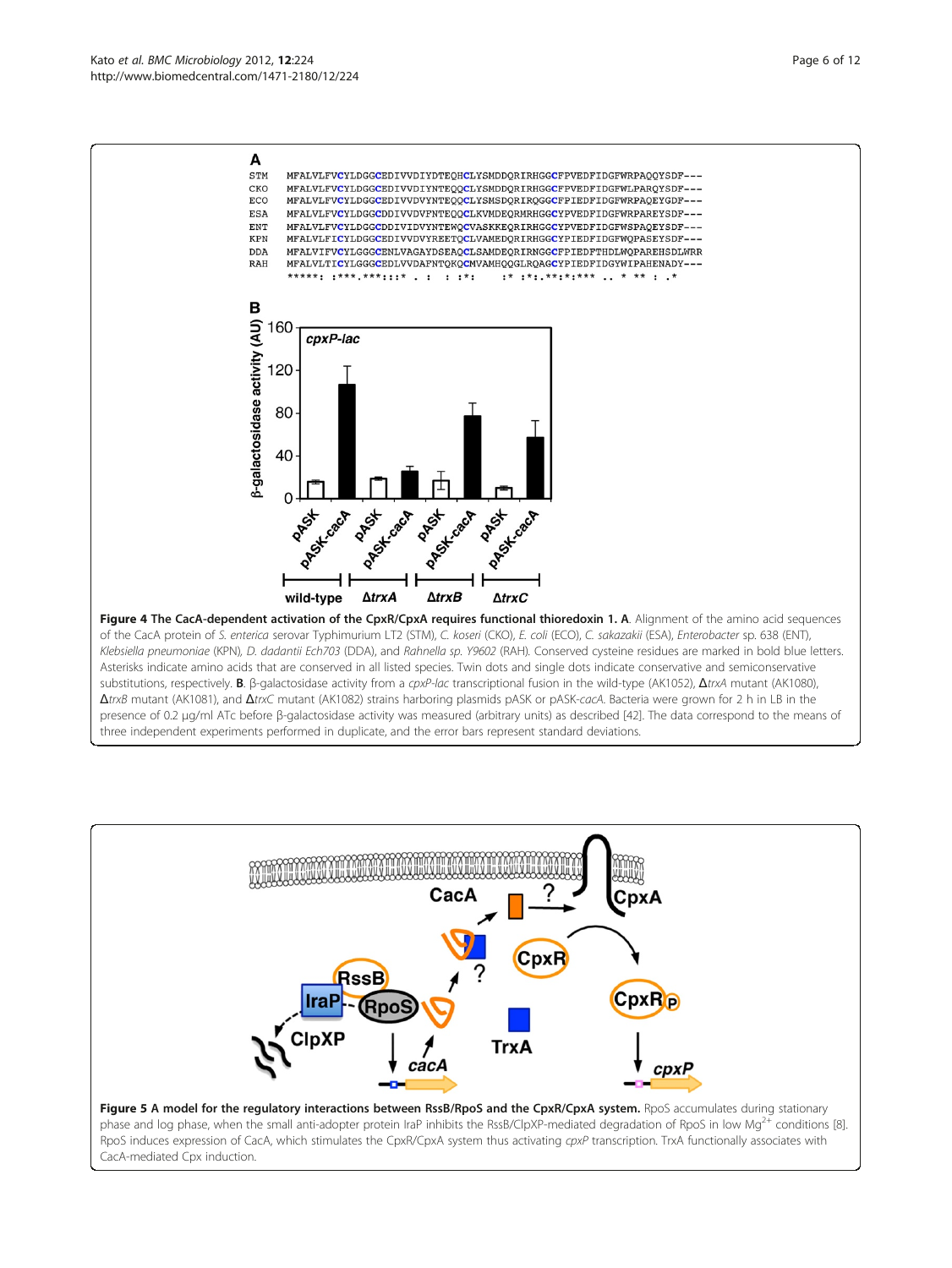<span id="page-6-0"></span>CpxA system. This suggests that cysteine thiol-disulfide exchanges participate in CacA-dependent Cpx activation.

# **Discussion**

We identified CacA, encoded on a plasmid clone, as a novel connector-like factor that activated the CpxR/ CpxA system from screening a library of high-copynumber plasmids containing various Salmonella chromosomal DNA fragments. CacA appears to exclusively act on the CpxR/CpxA system because a similar induction was not observed in other TCS reporter strains with the same clone. This observation was not just an artifact of CacA overexpression or from its expression driven by a heterologous promoter because deleting this gene revealed a moderate decrease in transcription of the  $cpxP$  and  $spy$  genes, which are directly regulated by the CpxR/CpxA system. Moreover, the activation of the cacA gene promoter is, at least in part, dependent on RpoS, the stability of which is subject to RssB/ClpXP-mediated processability and the -10 region sequence. Taken together, we hypothesize that CacA may integrate information about the regulatory status of RssB/RpoS into the CpxR/CpxA system (Figure [5\)](#page-5-0). However, future investigations are necessary to fully elucidate the mechanism of CacA-mediated CpxR/CpxA activation.

Several assessments of how the CacA protein activates CpxR-regulated genes were attempted. However, we did not detect a physical association between CacA and the CpxR/CpxA system. For example, no significant interaction was observed between the CacA protein and the CpxR/CpxA system in our bacterial two-hybrid system analyses (data not shown), although we cannot completely dismiss that these proteins do not interact directly. Instead, thioredoxin 1 amino acid sequences were recovered by our pull-down assay. trxA inactivation impacted the activation of the CpxR/CpxA system by CacA, which possesses the conserved cysteine residues. This is in contrast to a report that demonstrated that a dsbD mutation activated the CpxR/CpxA system in Vibrio cholerae [[32](#page-11-0)], where the DsbC-DsbD pathway promotes proper folding of substrate proteins with disulfide bond(s) at the periplasm using the cytoplasmic reducing ability of thioredoxin [\[33](#page-11-0)]. Moreover, the cysteine residues of NlpE are critical for activating the CpxR/ CpxA system in E. coli [\[34](#page-11-0)], and a periplasmic LolA derivative with an artificial disulfide bond activates the CpxR/CpxA system [[35\]](#page-11-0). Notably, perturbing the oxidizing environment of the periplasm in  $dsbA$  and  $dsbB$ mutants or treating wild-type cells with dithiothreitol (DTT) activated the PhoP/PhoQ system in E. coli [\[36](#page-11-0)]. Disruption of disulfide bond formation affects this system largely via an additional small protein component, MgrB, and its conserved cysteine residues.

Currently, we cannot exclude the possibility that the interaction between CacA and TrxA is an artifact CacA protein overexpression because TrxA interacts with many proteins, including the RR RcsB [[37\]](#page-11-0). Because we were unable to detect the 63-amino acid CacA protein at native levels, we employed a larger tag or carrier protein in several biochemical experiments, including the pull-down assay. Protein instability likely precludes thorough analysis of small proteins of less than 50 amino acids or so [[38\]](#page-11-0). Notably, deletion of trxA did not impact *cpxP* transcription levels in normal growth conditions (e.g., LB medium). More strict conditions need to be tested, as some small proteins accumulated within bacterial cells upon exposure to sodium dodecyl sulfate (SDS) and ethylenediaminetetraacetic acid (EDTA) [\[38\]](#page-11-0).

The specificity that TCS connectors exhibit for their targets is likely a key contributing factor in the fidelity of the integration of TCS signals at a post-translational level. In fact, the PmrD connector protein can inhibit the dephosphorylation of phospho-PmrA but not of its closest homolog, the response regulator YgiX [[6\]](#page-10-0). Although recognizing novel connectors in genomic sequences based on their uniqueness is far from trivial, genetic approaches will continue to help elucidate links amongst TCSs.

# Conclusions

In this study, we identified the CacA protein as an activator of the CpxR/CpxA system. This factor may be another example of an emerging class of small proteins [[39\]](#page-11-0) that function as nodes in the TCS network and function to integrate their signaling pathways in Salmonella.

# Methods

# Bacterial strains, plasmids, primers, and growth conditions

Bacterial strains and plasmids used in this study are listed in Table [1.](#page-7-0) Primers used in this study are listed in Table [2](#page-8-0). All *S. enterica* serovar Typhimurium strains are derived from wild-type 14028s and were constructed by phage P22 mediated transduction as previously described [[40](#page-11-0)]. Bacteria were grown at 37°C in N-minimal media [[41](#page-11-0)] buffered with 50 mM Bis-Tris, pH 7.7, and supplemented with 0.1% casamino acids, 38 mM glycerol and 10 μM or 10 mM MgCl2. E. coli DH5  $\alpha$  was used for preparing plasmid DNA. Ampicillin and kanamycin were used at 50 μg/ml, chloramphenicol at 20 μg/ml and tetracycline at 10 μg/ml.

# β-Galactosidase assay

For data presented in Figures [1C, 1E](#page-2-0), [2B,](#page-3-0) [3C](#page-4-0), and [4B](#page-5-0), a modified kinetic β-galactosidase assay was performed as previously described [\[42\]](#page-11-0). Salmonella cultures grown in LB overnight were diluted 50 times in fresh medium and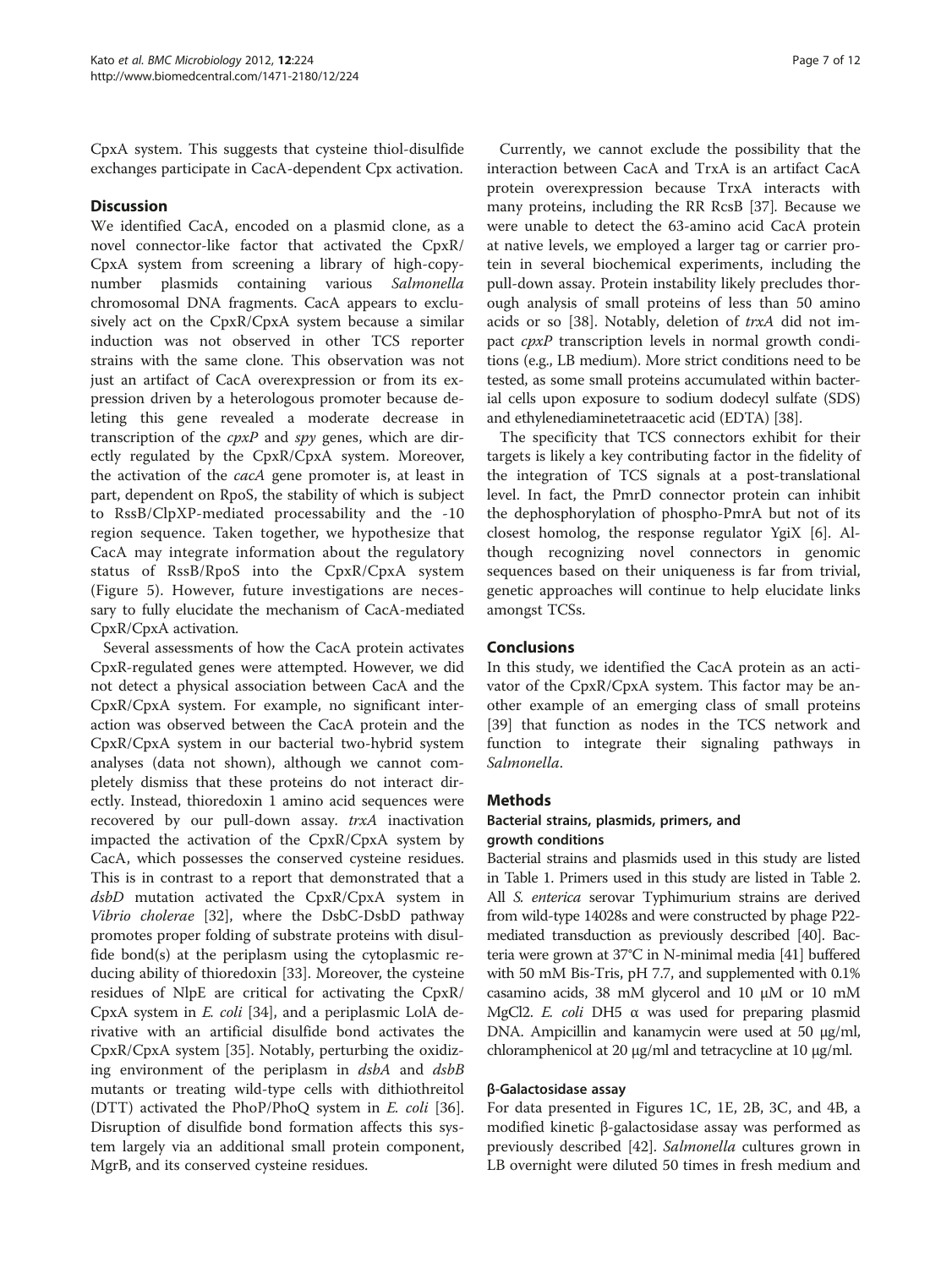| Strain or plasmid Description |                                                                                            | Reference or<br>source |
|-------------------------------|--------------------------------------------------------------------------------------------|------------------------|
| S. enterica                   |                                                                                            |                        |
| 14028s                        | Wild-type                                                                                  | <b>ATCC</b>            |
| MS7953s                       | phoP::Tn10                                                                                 | $[48]$                 |
| AK1052                        | cpxP-lacZ <sup>+</sup> Y <sup>+</sup>                                                      | This work              |
| AK1053                        | $spy$ -lac $Z^+Y^+$                                                                        | This work              |
| AK1054                        | pgtP-lacZ <sup>+</sup> Y <sup>+</sup>                                                      | This work              |
| AK1055                        | pgtP-tetA-lacZ <sup>+</sup> Y <sup>+</sup>                                                 | This work              |
| AK1056                        | $P_{cac}$ -lac $Z^+Y^+1$                                                                   | This work              |
| AK1007                        | $\Delta$ cpxR::CmR                                                                         | $[16]$                 |
| AK1057                        | $\Delta$ cpxA::Cm <sup>R</sup>                                                             | This work              |
| AK1058                        | $\Delta$ rss $B$ :: $CmR$                                                                  | This work              |
| AK1059                        | $\Delta$ rpoS:: $CmR$                                                                      | This work              |
| AK1060                        | $\Delta$ cacA:: $\text{Cm}^{\text{R}}$                                                     | This work              |
| AK1061                        | cpxP-lacZ <sup>+</sup> Y <sup>+</sup> 1 $\Delta$ cpxR::Cm <sup>R</sup>                     | This work              |
| AK1062                        | cpxP-lacZ <sup>+</sup> Y <sup>+</sup> 1 $\Delta$ cpxA::Cm <sup>R</sup>                     | This work              |
| AK1063                        | $P_{\text{cacA}}$ -lacZ <sup>+</sup> Y <sup>+</sup> 1 $\Delta$ cpxR::Cm <sup>R</sup>       | This work              |
| AK1064                        | P <sub>cacA</sub> -lacZ <sup>+</sup> Y <sup>+</sup> 1 phoP::Tn10                           | This work              |
| AK1065                        | $P_{\text{cacA}}$ -lacZ <sup>+</sup> Y <sup>+</sup> 1 $\Delta$ rssB::Cm <sup>R</sup>       | This work              |
| AK1066                        | $P_{\text{vacA}}$ -lacZ <sup>+</sup> Y <sup>+</sup> 1 $\Delta$ rpoS::Cm <sup>R</sup>       | This work              |
| AK1067                        | $P_{cac}$ -lac $Z^+Y^+2$                                                                   | This work              |
| AK1068                        | $P_{cacA-14C/G}$ -lac $Z^+Y^+2$                                                            | This work              |
| AK1069                        | $P_{cacA-16T/A-14C/G}$ -lacZ <sup>+</sup> Y <sup>+</sup> 2                                 | This work              |
| AK1070                        | P <sub>cacA-12A/T-8T/A</sub> -lacZ <sup>+</sup> Y <sup>+</sup> 2                           | This work              |
| AK1071                        | P <sub>cacA</sub> -lacZ <sup>+</sup> Y <sup>+</sup> 2 <b>A</b> rpoS::Cm <sup>R</sup>       | This work              |
| AK1072                        | P <sub>cacA-14C/G</sub> -lacZ <sup>+</sup> Y <sup>+</sup> 2 <b>ArpoS</b> ::Cm <sup>R</sup> | This work              |
| AK1073                        | $P_{cacA-16T/A-14C/G}$ -lacZ <sup>+</sup> Y <sup>+</sup> 2 $\Delta$ rpoS::Cm <sup>R</sup>  | This work              |
| AK1074                        | $P_{cacA-12A/T-8T/A}$ -lacZ <sup>+</sup> Y <sup>+</sup> 2 $\Delta$ rpoS::Cm <sup>R</sup>   | This work              |
| AK1075                        | $\Delta$ cacA cpxP-lacZ <sup>+</sup> Y <sup>+</sup>                                        | This work              |
| AK1076                        | AcacA spy-lacZ <sup>+</sup> Y <sup>+</sup>                                                 | This work              |
| AK1077                        | $\Delta$ trxA:: $\textsf{Cm}^{\textsf{R}}$                                                 | This work              |
| AK1078                        | $\Delta$ trxB::Cm $^{\sf R}$                                                               | This work              |
| AK1079                        | $\Delta$ trxC::Cm <sup>R</sup>                                                             | This work              |
| AK1080                        | cpxP-lacZ <sup>+</sup> Y <sup>+</sup> <b>A</b> trxA::Cm <sup>R</sup>                       | This work              |
| AK1081                        | cpxP-lacZ <sup>+</sup> Y <sup>+</sup> <b>A</b> trxB::Cm <sup>R</sup>                       | This work              |
| AK1082                        | cpxP-lacZ <sup>+</sup> Y <sup>+</sup> <b>A</b> trxC::Cm <sup>R</sup>                       | This work              |
| E. coli                       |                                                                                            |                        |
| DH5a                          | F supE44 <b>AlacU169</b><br>(Φ80 lacZ <b>Δ</b> M15)hsdR17<br>recA1 endA1 gyrA96 thi-1relA1 | $[49]$                 |
| <b>Plasmids</b>               |                                                                                            |                        |
| pUC19                         | rep <sub>pMB1</sub> Ap <sup>R</sup>                                                        | $[50]$                 |
| pUC19-R1                      | rep <sub>pMB1</sub> Ap <sup>R</sup>                                                        | This work              |
| pWN1                          | rep <sub>pMB1</sub> Ap <sup>R</sup>                                                        | This work              |

pKD3 rep<sub>R6Ky</sub> Ap<sup>R</sup> FRT Cm<sup>R</sup> FRT [[45](#page-11-0)]

<span id="page-7-0"></span>Table 1 Bacterial Strains and Plasmids Used in This Study

Table 1 Bacterial Strains and Plasmids Used in This Study (Continued)

| pKD46                   | rep <sub>pSC101</sub> ts Ap <sup>R</sup> P <sub>araBAD</sub> $\gamma$ $\beta$ exo | [45]       |
|-------------------------|-----------------------------------------------------------------------------------|------------|
| pCP20                   | rep <sub>pSC101</sub> ts Ap <sup>R</sup> Cm <sup>R</sup> c/857\P <sub>R</sub> flp | [51]       |
| pCE37                   | rep <sub>R6Ky</sub> Km <sup>R</sup> FRT lacZY t <sub>his</sub>                    | [44]       |
| pBAD18                  | rep <sub>pMB1</sub> Ap <sup>R</sup> ParaBAD                                       | [52]       |
| pBAD18-cacA             | rep <sub>pMB1</sub> Ap <sup>R</sup> p <sub>araBAD</sub> cacA                      | This work  |
| pASK-IBA3<br>plus(pASK) | rep <sub>pMB1</sub> Ap <sup>R</sup> tetR p <sub>tet</sub>                         | <b>IBA</b> |
| pASK-cacA               | rep <sub>pMB1</sub> Ap <sup>R</sup> tetR p <sub>tet</sub> cacA                    | This work  |

grown for 2 h or 4 h at 37°C. Culture aliquot (80 μl) were added to individual wells of a clear 96-well plate containing 20 μl Reporter Lysis buffer (Promega, Madison, WI, USA). Cells were lysed by freezing at -80°C and subsequent thawing at  $37^{\circ}$ C for  $\sim$  20 min. One hundred microliters of 1.32 mg/ml 2-Nitrophenyl β-Dgalactopyranoside (ONPG, Sigma-Aldrich, St. Louis, MO, USA) in Z-buffer was then added to each well and mixed thoroughly.  $OD<sub>415</sub>$  for each well was read 20 times within 40 min at 25°C using the Model 680 microplate reader (BioRad, Hercules, CA, USA). β-galactosidase activity is reported in arbitrary units [AU] and represents the rate of ONPG conversion (i.e., Velocity, with units of  $mOD_{415}$  per minute) divided by the  $OD_{595}$  of the bacterial culture at the time of collection. For data presented in Figures [1A](#page-2-0), [1D,](#page-2-0) and [2A,](#page-3-0) β-galactosidase assays were performed in triplicate, and the activity in Miller units was determined as described [[43\]](#page-11-0). Data correspond to mean values of two or three independent experiments performed in duplicate.

#### Strain construction

Strain AK1052, which encodes a transcriptional fusion of cpxP-lacZY on the chromosome, was constructed as described [\[44](#page-11-0)]. A  $\text{Cm}^R$  cassette was amplified from pKD3 using the primers 35 and 36 and integrated immediately downstream of the stop codon of the *cpxP* gene on the 14028s chromosome by the one-step gene inacti-vation method [[45](#page-11-0)]. The junction region of  $cpxP$  and the  $\text{Cm}^R$  cassette was amplified from the chromosome and confirmed by direct nucleotide sequencing. After removing the  $\text{Cm}^R$  cassette, the *lacZY* transcriptional fusion plasmid pCE37 was integrated into the FLP recombination target sequence immediatel downstream of the cpxP gene by FLP-mediated recombination.

Strain AK1053, which encodes a transcriptional fusion of spy-lacZY on the chromosome, was constructed as described [\[44](#page-11-0)]. A  $\text{Cm}^R$  cassette was amplified from pKD3 using the primers 37 and 38 and integrated immediately downstream of the stop codon of the *spy* gene on the 14028s chromosome by the one-step gene inactivation method  $[45]$ . The junction region of spy and the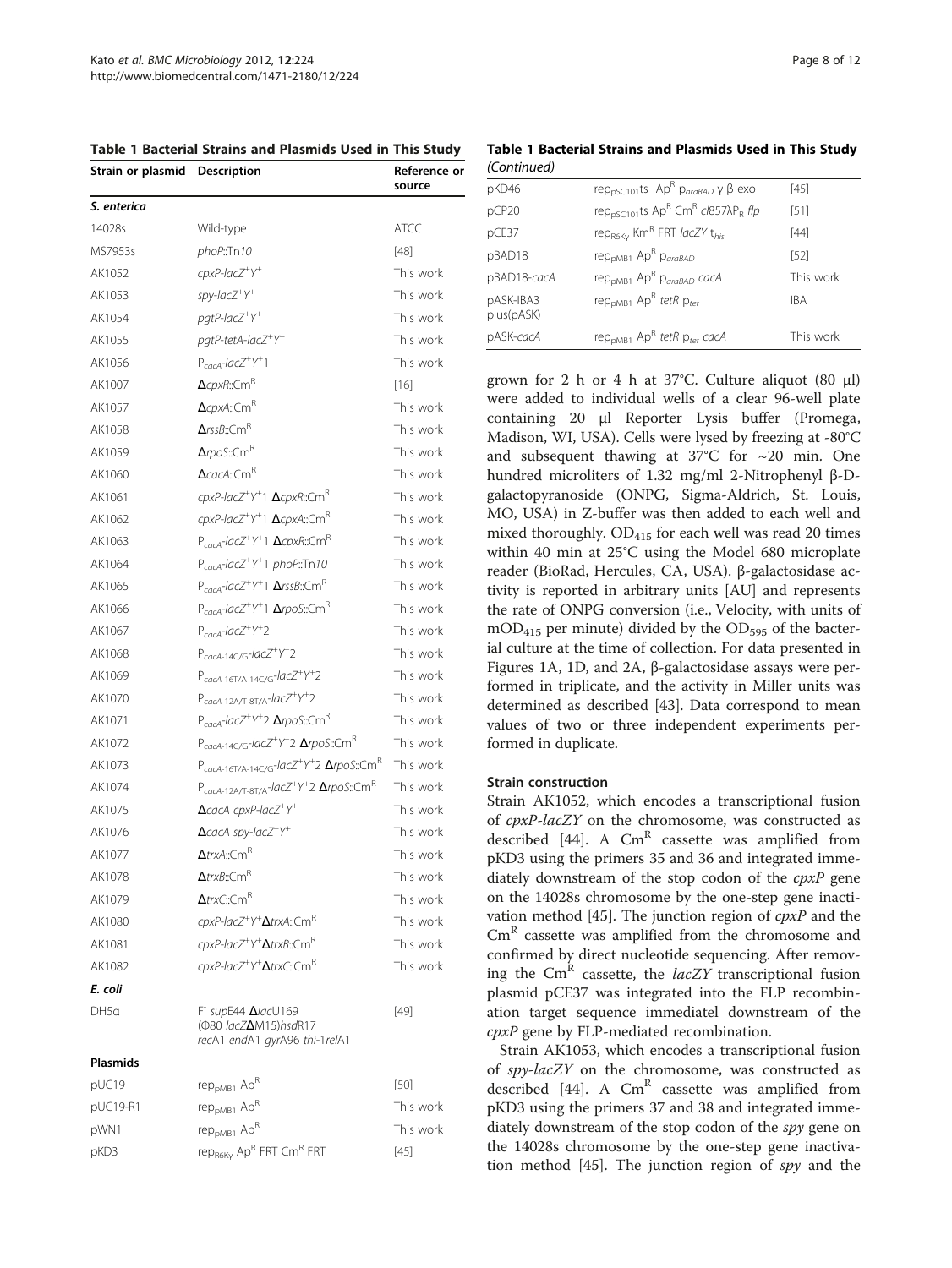<span id="page-8-0"></span>Table 2 Primers used in this study

| <b>Primers</b>                               | Sequence $(5' \rightarrow 3')$                                          |  |
|----------------------------------------------|-------------------------------------------------------------------------|--|
| Primers for strain and plasmid constructions |                                                                         |  |
| 35                                           | GTTGAAATTATTGAGTAGTAGCAACTCACGTTACCAGTAACATATGAATATCCTCCTTAG            |  |
| 36                                           | GACAGGGATGGTGTCTATGGAAAAGGAAAACAGGGTTGTTAGTGTAGGCTGGAGCTGCTTC           |  |
| 37                                           | CCCGGCGCAAGAAGGTAAAATGCCTGCTGCGGCAGAATAACATATGAATATCCTCCTTAG            |  |
| 38                                           | TGTCGACAAGACCGGCGGTCTTAAATTATGCGGAAAGTTAGTGTAGGATGGAGCTGCTTC            |  |
| 84                                           | ACATAATCAGGACTCACTGCAGCTTGCGGACGCGCAATAACATATGAATATCCTCCTTAG            |  |
| 85                                           | AATGTCGGCGCTTCTGTTCCCCAGGAAGGCTAATCGTTTAGTGTAGGCTGGAGCTGCTTC            |  |
| 333                                          | TCCTACACTATCGTGTAAAGTAGTTAACATTGAGGATGTACATATGAATATCCTCCTTAG            |  |
| 336                                          | GTTAGCGCGGATACAATAGCGGTATCAGCGACCAGGGTTAGTGTAGGCTGGAGCTGCTTC            |  |
| 337                                          | GGAATTCTAACATTGAGGATGTAATGT                                             |  |
| 338                                          | ACGCGTCGACTTAAAAATCGCTATATTGCT                                          |  |
| 367                                          | ACCATGCCACTATTGATTAAAGCCAGTCAGGGGAGAGAACGTGTAGGCTGGAGCTGCTTC            |  |
| 368                                          | GGCCGGTAAAGCAATTTCCGCTCACTCTTCCGTTTGGTCACATATGAATATCCTCCTTAG            |  |
| 393                                          | ATTGCGTGGTCGCGGCTATCTGATGGTTTCCGCTTCATGAGTGTAGGCTGGAGCTGCTTC            |  |
| 394                                          | GATAAAAAATCGGCCTGCATTCGCAGGCCGATGGTTTTTACATATGAATATCCTCCTTAG            |  |
| 451                                          | ACATAATCAGGACTCACTGCAGCTTGCGGACGCGCAATAACTCTAATGCGCTGTTAATCACT          |  |
| 452                                          | GTTGTAAAACGACGGCCAGTGAATCCGTAATCATGGTCATCTAAGCACTTGTCTCCTGTT            |  |
| 453                                          | ACATAATCAGGACTCACTGCAGCTTGCGGACGCGCAATAATTCTCAACGGGGAACATTCC            |  |
| 454                                          | GTTGTAAAACGACGGCCAGTGAATCCGTAATCATGGTCATTACATCCTCAATGTTAACTA            |  |
| 473                                          | TTGCTAGTTCCGTCAAGGGATCACGGGTAGGAGCCACCTTGTGTAGGCTGGAGCTGCTTC            |  |
| 474                                          | GCCAGTCGACAGACTGGCCTTTTTTGACAAGGGTACTTACATATGAATATCCTCCTTAG             |  |
| 639                                          | GAGGAATAATAAATGTTCGCGCTGGTACTTTTTG                                      |  |
| 640                                          | <b>TTAAAAATCGCTATATTGCTGCGCAGG</b>                                      |  |
| 832                                          | ACATAATCAGGACTCACTGCAGCTTGCGGACGCGCAATAACTCAAAAAGAACCCGTCGCC            |  |
| 833                                          | GCAGGGGGGAAATGAGAAAAGGAAGAATAAATAACCCGCCTG                              |  |
| 834                                          | CTTTTCTCATTTCCCCCCCTGCGCTAACCTCTCGTACACTATCGTGTAAAGTAGTTAACATTGAGGATGTA |  |
| 835                                          | CTTTTCTCATTTCCCCCCTGCGCTAACCTCACGTACACTATCGTGTAAAGTAGTTAACATTGAGGATGTA  |  |
| 836                                          | CTTTTCTCATTTCCCCCCCTGCGCTAACCTCTCCTTCACAATCGTGTAAAGTAGTTAACATTGAGGATGTA |  |
| 1160                                         | GCTACACCAACACGCCAGGCTTATTCCTGTGGAGTTATATGTGTAGGCTGGAGCTGCTTC            |  |
| 1161                                         | CCATACAGCGCCTTTGTCATTCGACGTATAAAAGGTATTACATATGAATATCCTCCTTAG            |  |
| 1164                                         | ACAATTCTGCTCATTGTCTGCCAACAACTATGGGGATCTCGTGTAGGCTGGAGCTGCTTC            |  |
| 1165                                         | AGTCGCCTTTTTTACTTTTGTTACTGATTTGTAAAAACTACATATGAATATCCTCCTTAG            |  |
| 1166                                         | CGCGTAGCGGGACGTCTTCCGACGTATTCAGAGGTTAGCTGTGTAGGCTGGAGCTGCTTC            |  |
| 1167                                         | GAGGTGAAAACGGGGCACAAGATGCGCCCCGTGGCGTTTACATATGAATATCCTCCTTAG            |  |
|                                              |                                                                         |  |

 $\text{Cm}^R$  cassette was amplified from the chromosome and confirmed by direct nucleotide sequencing. After removing the  $\text{Cm}^R$  cassette, the *lacZY* transcriptional fusion plasmid pCE37 was integrated into the FLP recombination target sequence immediately downstream of the spy gene by FLP-mediated recombination.

Strain AK1054, which encodes a transcriptional fusion of pgtP-lacZY on the chromosome, was constructed as described [\[44](#page-11-0)]. A  $\text{Cm}^R$  cassette was amplified from pKD3 using the primers 84 and 85 and integrated immediately downstream of the stop codon of the *pgtP* gene on the 14028s chromosome by the one-step gene inacti-vation method [[45\]](#page-11-0). The junction region of  $pgtP$  and the  $\text{Cm}^R$  cassette was amplified from the chromosome and confirmed by direct nucleotide sequencing. After removing the  $\text{Cm}^R$  cassette, the *lacZY* transcriptional fusion plasmid pCE37 was integrated into the FLP recombination target sequence immediately downstream of the pgtP gene by FLP-mediated recombination.

Strain AK1055, which encodes a transcriptional fusion of tetA-lacZY on the chromosome, was constructed by the one-step gene inactivation method [[45\]](#page-11-0). The tetA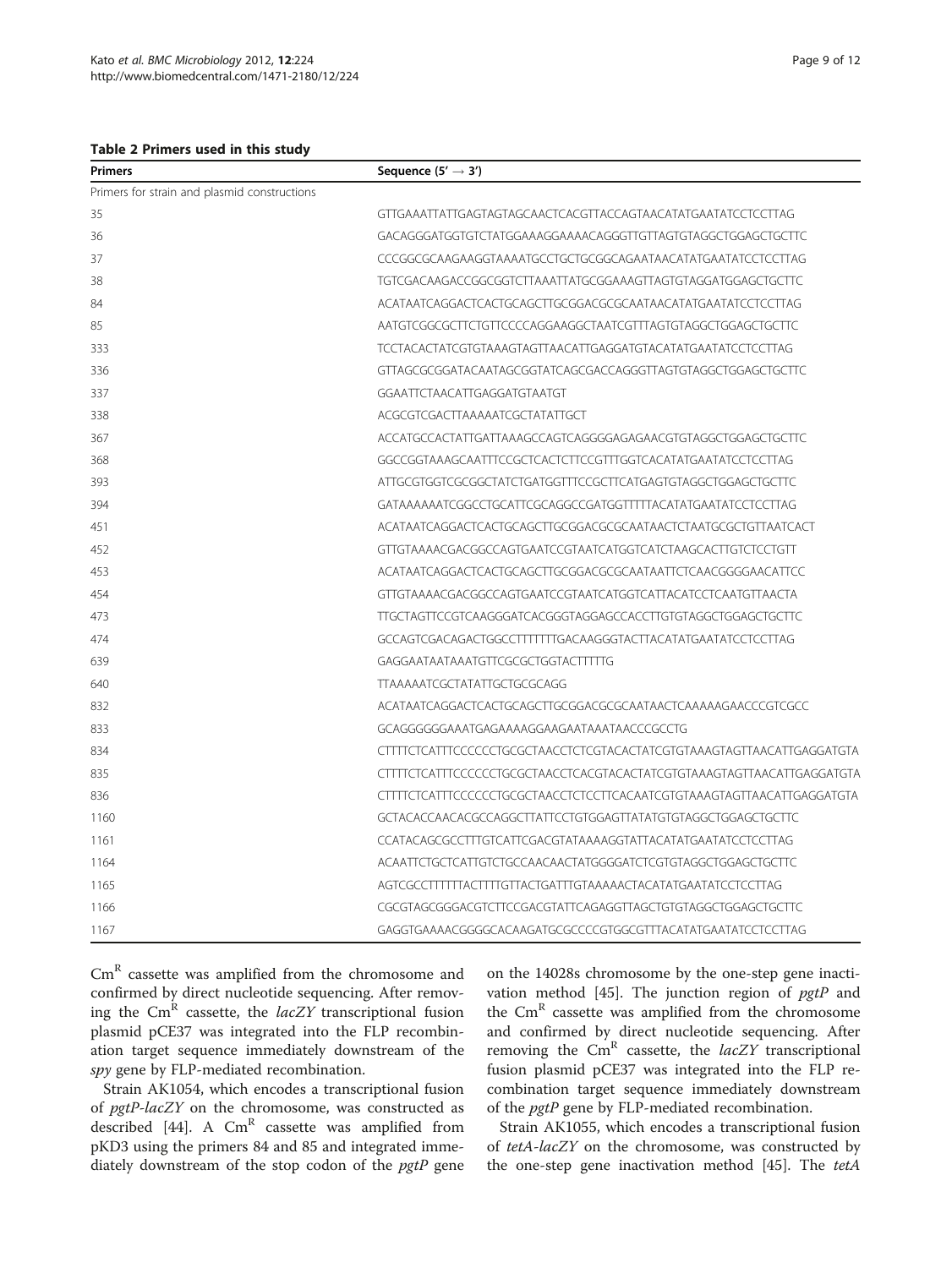gene was amplified from the MS7953s chromosomal DNA using the primers 451 and 452 and integrated between the *pgtP* gene and the lacZ gene in the AK1054 chromosome by the one-step gene inactivation method [[45\]](#page-11-0). Strain AK1056, which harbors a fusion of the *cacA* promoter and *lacZY* genes at the *pgtP* locus, was constructed by a combination of the one-step gene inactivation method and the counterselection method for Tet<sup>s</sup> colonies. A PCR fragment containing the cacA promoter was amplified from Salmonella chromosomal DNA using the primers 453 and 454 and recombined into the chromosome, replacing the tetA insertion in the strain AK1055. Strain AK1067, which harbors a fusion between the *cacA* promoter and the *lacZY* gene at the *pgtP* locus, was constructed by a combination of the one-step gene inactivation method and the counterselection method for  $Tet^s$  colonies. A PCR fragment containing the  $cacA$ promoter was amplified from Salmonella chromosomal DNA using the primers 832 and 454 and recombined into the chromosome, replacing the tetA insertion in the strain AK1055. Strain AK1068, which harbors lacZY genes under the control of a mutant cacA promoter with a nucleotide substitution (TCCTACACT to TCGTA **CACT**) in the  $-10$  region at the *pgtP* locus, was constructed by a combination of the one-step gene inactivation method and the counterselection method for Tet<sup>s</sup> colonies. A PCR fragment containing the mutant cacA promoter was amplified from Salmonella chromosomal DNA using the primers 832, 833, 834, and 454 by the asymmetric PCR-based synthesis method [[46\]](#page-11-0) and recombined into the chromosome, replacing the tetA insertion in the strain AK1055. Strain AK1069, which harbors lacZY genes under the control of a mutant cacA promoter with two nucleotide substitutions (TCCTA **CACT** to ACGTACACT) in the  $-10$  region at the *pgtP* locus, was constructed by a combination of the one-step gene inactivation method and the counterselection method for Tet<sup>s</sup> colonies. A PCR fragment containing the mutant *cacA* promoter was amplified from *Salmon*ella chromosomal DNA using the primers 832, 833, 835, and 454 by the asymmetric PCR-based synthesis method [[46\]](#page-11-0) and recombined into the chromosome, replacing the tetA insertion in the strain AK1055. Strain AK1070, which harbors *lacZY* genes under the control of a mutant cacA promoter with two nucleotide substitutions (TCCTACACT to TCCTTCACA) in the -10 region at the *pgtP* locus, was constructed by a combination of the one-step gene inactivation method and the counterselection method for Tet<sup>s</sup> colonies. A PCR fragment containing the mutant cacA promoter was amplified from Salmonella chromosomal DNA using the primers 832, 833, 836, and 454 by the asymmetric PCR-based synthesis method [[46](#page-11-0)] and recombined into the chromosome, replacing the tetA insertion in the strain AK1055.

Strain AK1057, which harbors a deletion in the cpxA coding region, was constructed by the one-step gene in-activation method [\[45\]](#page-11-0). A  $\text{Cm}^R$  cassette was amplified from pKD3 using the primers 393 and 394 and recombined into the 14028s chromosome. Strain AK1058, which harbors a deletion in the rssB coding region, was constructed by the one-step gene inactivation method [[45](#page-11-0)]. A  $\text{Cm}^R$  cassette was amplified from pKD3 using the primers 367 and 368 and recombined into the 14028s chromosome. Strain AK1059, which harbors a deletion in the rpoS coding region, was constructed by the one-step gene in-activation method [\[45\]](#page-11-0). A  $\text{Cm}^R$  cassette was amplified from pKD3 using the primers 473 and 474 and recombined into the 14028s chromosome. Strain AK1060, which harbors a deletion in the *cacA* coding region, was constructed by the one-step gene inactivation method [[45](#page-11-0)]. A  $\text{Cm}^R$  cassette was amplified from pKD3 using the primers 333 and 336 and recombined into the 14028s chromosome. Strain AK1077, which harbors a deletion in the trxA coding region, was constructed by the one-step gene in-activation method [\[45\]](#page-11-0). A  $\text{Cm}^R$  cassette was amplified from pKD3 using the primers 1160 and 1161 and recombined into the 14028s chromosome. Strain AK1078, which harbors a deletion in the  $trxB$  coding region, was constructed by the one-step gene inactivation method [[45](#page-11-0)]. A  $\text{Cm}^R$  cassette was amplified from pKD3 using the primers 1164 and 1165 and recombined into the 14028s chromosome. Strain AK1079, which harbors a deletion in the trxC coding region, was constructed by the one-step gene in-activation method [\[45\]](#page-11-0). A  $\text{Cm}^R$  cassette was amplified from pKD3 using the primers 1166 and 1167 and recombined into the 14028s chromosome.

#### Plasmid construction

The pBAD18-cacA plasmid, encoding the CacA protein, was constructed by cloning a PCR fragment, generated using the primers 337 and 338 from a pWN1 template, between the EcoRI and BamHI sites in the pBAD18plasmid.The pASK-cacA plasmid, encoding the CacA protein, was constructed by TA cloning [\[47\]](#page-11-0) of a PCR fragment, generated using the primers 639 and 640 from a 14028s genomic DNA template, into the pASK-IBA3plus plasmid that had been digested with *SmaI* and T-tailed.

# Screening for a gene that activates the CpxR/CpxA system

Chromosomal DNA prepared from an overnight culture of wild-type strain 14028s was digested with Sau3AI  $(0.01 \text{ U/}\mu\text{I})$  for 4 h. The digested DNA was separated on a 0.8% agarose gel, and 0.5–5 kb fragments were collected and ligated to pUC19 plasmid DNA that had been digested with BamHI and dephosphorylated by alkaline phosphatase. The ligation mixture was transformed into E. coli DH5α, and ampicillin-resistant transformants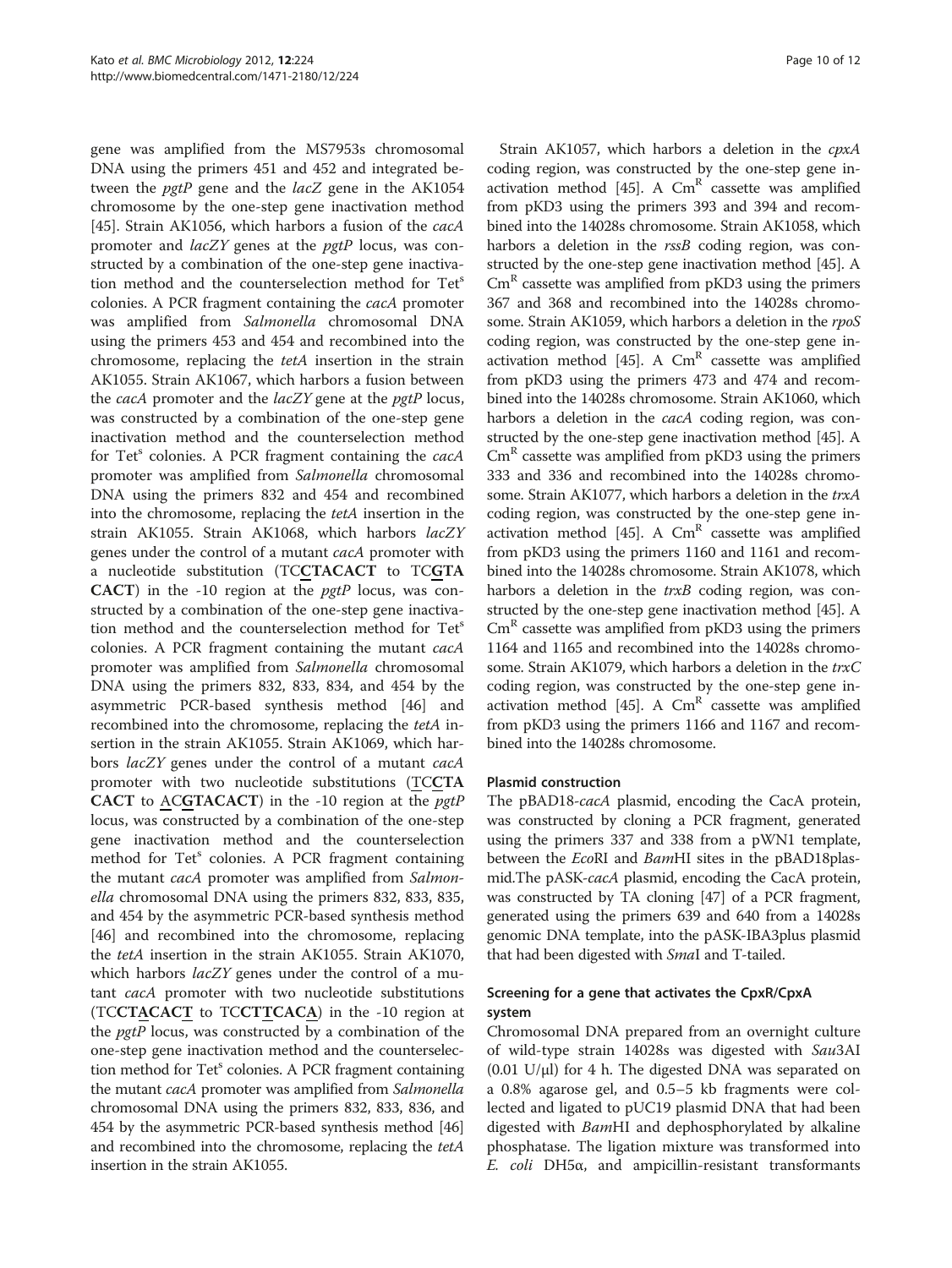<span id="page-10-0"></span>were selected. Plasmid DNA was prepared from a pool of  $\sim$ 100,000 transformants and used to transform the strain AK1052. Transformants were serially diluted and spread onto LB plates containing ampicillin and 40 μg/ml X-gal to obtain  $1,000 \sim 10,000$  colonies per plate. Plasmids were isolated from colonies that developed a blue color on LB plates containing ampicillin and X-gal. These plasmids were reintroduced into AK1052 by electroporation, and four transformants were selected on LB plates containing ampicillin and X-gal. A random single white colony from the same plate was also selected as a negative control.

#### Abbreviations

ATc: Anhydrotetracycline; AU: Arbitrary units; CKO: Citrobacter koseri; DDA: Dickeya dadantii Ech703; DTT: Dithiothreitol; ECO: Escherichia coli; EDTA: Ethylenediaminetetraacetic acid; ENT: Enterobacter sp. 638; ESA: Cronobacter sakazakii; GST: Glutathione S Transferase; HK: Hisitidine kinase; IPTG: Isopropyl-β-D-thiogalactopyranoside; LB: Luria-Bertani; KPN: Klebsiella pneumonia; ONPG: 2-Nitrophenyl β-D-galactopyranoside; ORF: Open reading frame; RAH: Rahnella sp. Y9602; RR: Response regulator; SDS: Sodium dodecyl sulfate; STM: Salmonella enterica serovar Typhimurium LT2; TCS: Two-component system; TSS: Transcription start site; X-gal: 5- Bromo-4-chloro-3-indolyl-β-D-galactoside.

#### Competing interest

The authors declare that they have no competing financial interests.

#### Authors' contributions

AK designed the experiments. AK, HH, WN, HE, KH performed the experiments. AK wrote the manuscript. RU edited the manuscript. All authors read and approved the final manuscript.

#### Acknowledgements

This work was supported, in part, by Grant-in-Aid for Young Scientists (Start-up) 19810025 and (A) 23688013 from the Japan Society for the Promotion of Science (JSPS), the Kato Memorial Bioscience Foundation, the Uehara Memorial Foundation, the Mochida Foundation, and the Inamori Foundation to AK.

#### Received: 11 July 2012 Accepted: 21 September 2012 Published: 2 October 2012

#### References

- 1. Ulrich LE, Zhulin IB: The MiST2 database: a comprehensive genomics resource on microbial signal transduction. Nucleic Acids Res 2010, 38(Database issue):D401–407.
- 2. Laub MT, Goulian M: Specificity in two-component signal transduction pathways. Annu Rev Genet 2007, 41:121–145.
- 3. Bijlsma JJ, Groisman EA: Making informed decisions: regulatory interactions between two-component systems. Trends Microbiol 2003, 11(8):359–366.
- 4. Mitrophanov AY, Groisman EA: Signal integration in bacterial twocomponent regulatory systems. Genes Dev 2008, 22(19):2601–2611.
- 5. Kato A, Groisman EA: The PhoQ/PhoP regulatory network of Salmonella enterica. Adv Exp Med Biol 2008, 631:7–21.
- 6. Kato A, Groisman EA: Connecting two-component regulatory systems by a protein that protects a response regulator from dephosphorylation by its cognate sensor. Genes Dev 2004, 18(18):2302–2313.
- 7. Kox LF, Wosten MM, Groisman EA: A small protein that mediates the activation of a two-component system by another two-component system. EMBO J 2000, 19(8):1861-1872.
- Tu X, Latifi T, Bougdour A, Gottesman S, Groisman EA: The PhoP/PhoQ two-component system stabilizes the alternative sigma factor RpoS in Salmonella enterica. Proc Natl Acad Sci USA 2006, 103(36): 13503–13508.
- 9. Bougdour A, Cunning C, Baptiste PJ, Elliott T, Gottesman S: Multiple pathways for regulation of sigmaS (RpoS) stability in Escherichia coli via the action of multiple anti-adaptors. Mol Microbiol 2008, 68(2):298–313.
- 10. Eguchi Y, Itou J, Yamane M, Demizu R, Yamato F, Okada A, Mori H, Kato A, Utsumi R: B1500, a small membrane protein, connects the twocomponent systems EvgS/EvgA and PhoQ/PhoP in Escherichia coli. Proc Natl Acad Sci USA 2007, 104(47):18712–18717.
- 11. Gerken H, Charlson ES, Cicirelli EM, Kenney LJ, Misra R: MzrA: a novel modulator of the EnvZ/OmpR two-component regulon. Mol Microbiol 2009, 72(6):1408–1422.
- 12. Kato A, Ohnishi H, Yamamoto K, Furuta E, Tanabe H, Utsumi R: Transcription of emrKY is regulated by the EvgA-EvgS two-component system in Escherichia coli K-12. Biosci Biotechnol Biochem 2000, 64(6):1203–1209.
- 13. Cosma CL, Danese PN, Carlson JH, Silhavy TJ, Snyder WB: Mutational activation of the Cpx signal transduction pathway of Escherichia coli suppresses the toxicity conferred by certain envelope-associated stresses. Mol Microbiol 1995, 18(3):491–505.
- 14. Kato A, Tanabe H, Utsumi R: Molecular characterization of the PhoP-PhoQ two-component system in Escherichia coli K-12: identification of extracellular Mg<sup>2+</sup>-responsive promoters. J Bacteriol 1999, 181(17):5516–5520.
- 15. Lippa AM, Goulian M: Feedback inhibition in the PhoQ/PhoP signaling system by a membrane peptide. PLoS Genet 2009, 5(12):e1000788.
- 16. Kato A, Chen HD, Latify T, Groisman EA: Reciprocal Control Between a Bacterium's Regulatory System and the Modification Status of its Lipopolysaccharide. Mol Cell 2012, 47(6):897-908.
- 17. Vogt SL, Raivio TL: Just scratching the surface: an expanding view of the Cpx envelope stress response. FEMS Microbiol Lett 2012, 326(1):2–11.
- 18. Buelow DR, Raivio TL: Cpx signal transduction is influenced by a conserved N-terminal domain in the novel inhibitor CpxP and the periplasmic protease DegP. J Bacteriol 2005, 187(19):6622–6630.
- 19. DiGiuseppe PA, Silhavy TJ: Signal detection and target gene induction by the CpxRA two-component system. J Bacteriol 2003, 185(8):2432–2440.
- 20. Isaac DD, Pinkner JS, Hultgren SJ, Silhavy TJ: The extracytoplasmic adaptor protein CpxP is degraded with substrate by DegP. Proc Natl Acad Sci USA 2005, 102(49):17775–17779.
- 21. Snyder WB, Davis LJ, Danese PN, Cosma CL, Silhavy TJ: Overproduction of NlpE, a new outer membrane lipoprotein, suppresses the toxicity of periplasmic LacZ by activation of the Cpx signal transduction pathway. J Bacteriol 1995, 177(15):4216–4223.
- 22. Otto K, Silhavy TJ: Surface sensing and adhesion of Escherichia coli controlled by the Cpx-signaling pathway. Proc Natl Acad Sci USA 2002, 99(4):2287–2292.
- 23. Raivio TL, Laird MW, Joly JC, Silhavy TJ: Tethering of CpxP to the inner membrane prevents spheroplast induction of the Cpx envelope stress response. Mol Microbiol 2000, 37(5):1186–1197.
- 24. Yamamoto K, Ishihama A: Characterization of copper-inducible promoters regulated by CpxA/CpxR in Escherichia coli. Biosci Biotechnol Biochem 2006, 70(7):1688–1695.
- 25. McClelland M, Sanderson KE, Spieth J, Clifton SW, Latreille P, Courtney L, Porwollik S, Ali J, Dante M, Du F, et al: Complete genome sequence of Salmonella enterica serovar Typhimurium LT2. Nature 2001, 413(6858):852–856.
- 26. Raivio TL, Silhavy TJ: The sigmaE and Cpx regulatory pathways: overlapping but distinct envelope stress responses. Curr Opin Microbiol 1999, 2(2):159–165.
- 27. Raffa RG, Raivio TL: A third envelope stress signal transduction pathway in Escherichia coli. Mol Microbiol 2002, 45(6):1599–1611.
- 28. Hagiwara D, Sugiura M, Oshima T, Mori H, Aiba H, Yamashino T, Mizuno T: Genome-wide analyses revealing a signaling network of the RcsC-YojN-RcsB phosphorelay system in Escherichia coli. J Bacteriol 2003, 185(19):5735–5746.
- 29. Lee SJ, Gralla JD: Sigma38 (rpoS) RNA polymerase promoter engagement via -10 region nucleotides. J Biol Chem 2001, 276(32):30064–30071.
- 30. Ramachandran VK, Shearer N, Jacob JJ, Sharma CM, Thompson A: The architecture and ppGpp-dependent expression of the primary transcriptome of Salmonella Typhimurium during invasion gene expression. BMC Genomics 2012, 13:25.
- 31. Ritz D, Beckwith J: Roles of thiol-redox pathways in bacteria. Annu Rev Microbiol 2001, 55:21–48.